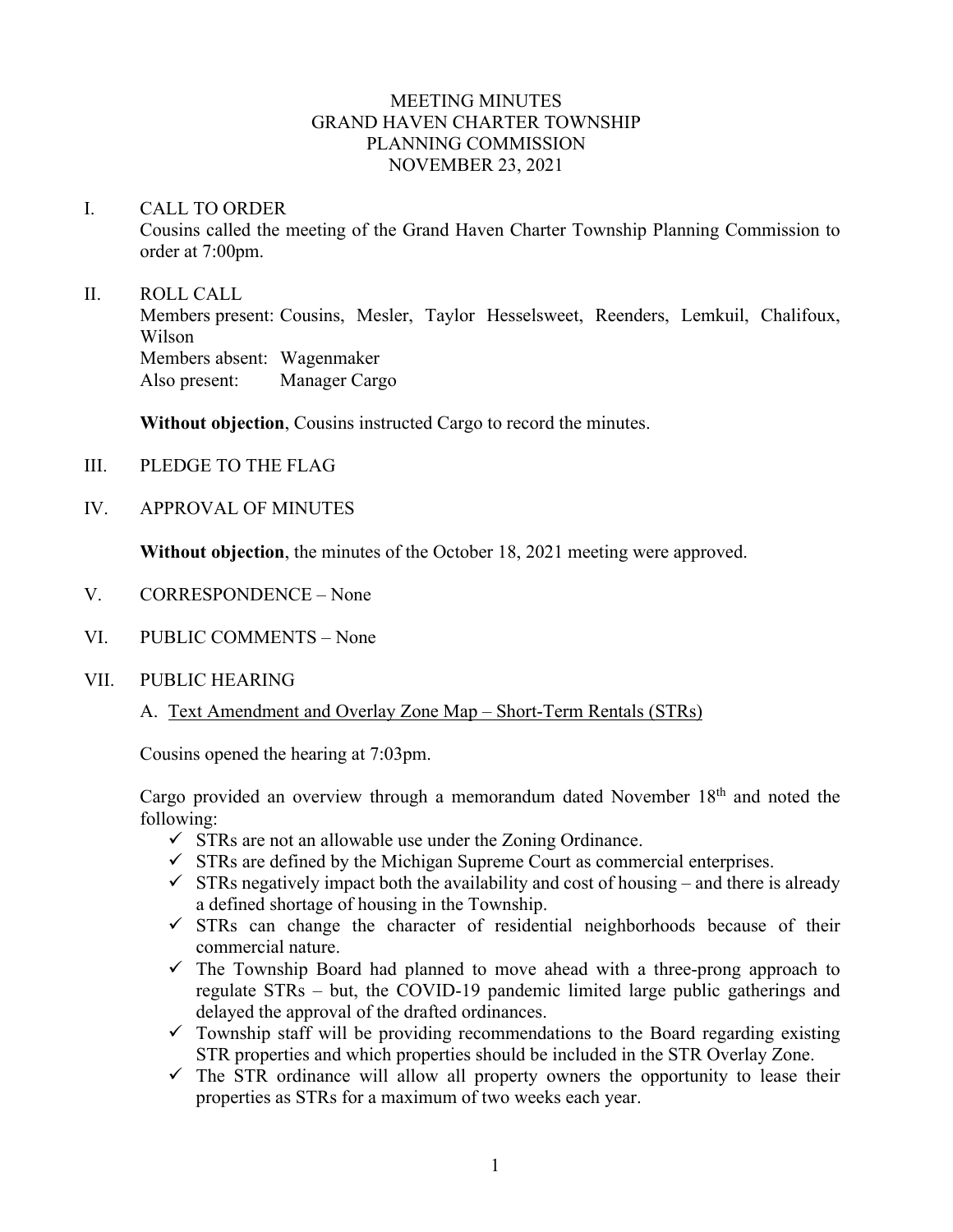Attorney Bultje noted that property owners that are not included in the STR Overlay Zone will be required to seek both a rezoning and a SLU to operate an STR.

Public comments included the following:

- 1. Marcie Barber (*384 Burgess Drive, Galesburg, Michigan*) owns a STR property at 11840 Lakeshore Drive and believes that the number of complaints regarding STRs does not justify the proposed regulations. She also feels the approval process is being rushed.
- 2. Chad Aerts (*13171 Rich Street in Robinson Township*) owns a rental property at 17784 Brucker Street and wants to use this parcel for a STR and wants to be included in the Overlay Zone.
- 3. Jenna Wenger (16044 Robbins Road) noted the pending STR legislation and did not believe the Township should adopt STR regulations.

There being no further public comments, Cousins closed the hearing at 7:31pm.

# VIII. OLD BUSINESS

Planning Commissioner Taylor noted a possible conflict of interest because she has rented an STR from one of the persons that provided public comment and recused herself, leaving the table.

Hesselsweet did not believe that Terry Trails development should not be included in the STR Overlay Zone since their covenants restrict rentals to 29 days or more. Cargo noted that if the Terry Trails Association wishes to be removed from the STR Overlay Zone, a request should be emailed to his attention.

The Planning Commission members requested certain clarifications on the STR ordinance. But, no changes were recommended.

**Motion** by Chalifoux, supported by Hesselsweet, to recommend to the Township Board approval of the Zoning Text Amendment and Map addressing an Overlay Zone for Short-Term Rentals with the understanding that the elected officials will be considering the addition of certain existing STR properties to the Overlay Zone map. **Which motion carried unanimously.**

Planning Commissioner Taylor returned to the table.

## IX. EXTENDED PUBLIC COMMENTS – None

X. ADJOURNMENT

**Without objection,** the meeting adjourned at 7:55 p.m.